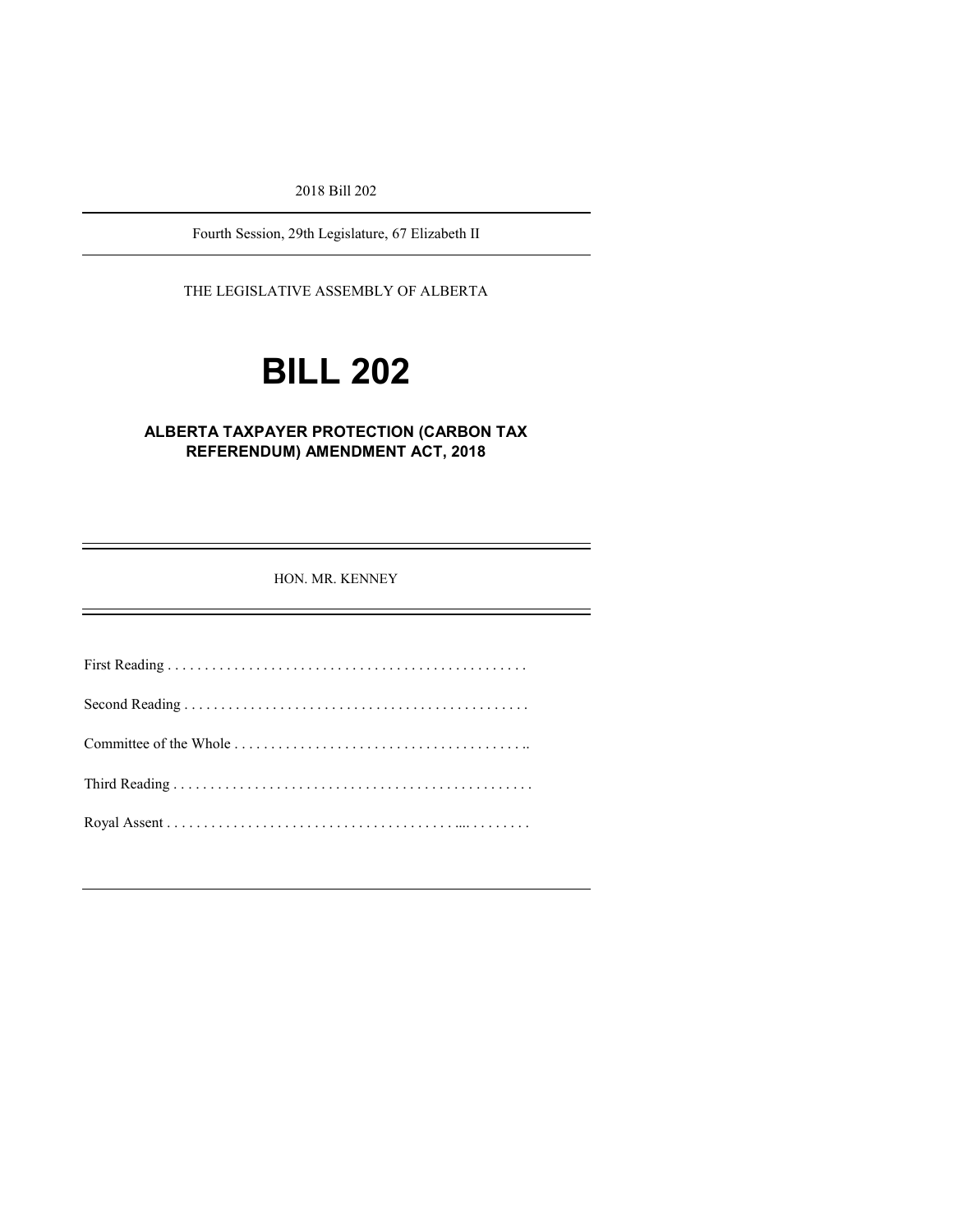*Bill 202 Hon. Mr. Kenney*

## **BILL 202**

#### 2018

#### **ALBERTA TAXPAYER PROTECTION (CARBON TAX REFERENDUM) AMENDMENT ACT, 2018**

*(Assented to , 2018)*

HER MAJESTY, by and with the advice and consent of the Legislative Assembly of Alberta, enacts as follows:

#### **Amends RSA 2000 cA-36**

#### **1 The** *Alberta Taxpayer Protection Act* **is amended by this Act.**

#### **2 The preamble is amended**

**(a) by striking out the third recital and substituting the following:**

WHEREAS neither a general provincial sales tax nor a carbon tax is a desirable tax; and

#### **(b) by striking out the fourth recital and substituting the following:**

WHEREAS the opinion of the people of Alberta should be obtained directly before any legislation that levies a general provincial sales tax, increases a carbon tax rate or imposes a new or expanded carbon tax is introduced;

#### **3 Section 1 is repealed and the following is substituted:**

#### **Definition**

**1** In this Act, "carbon tax" means a tax or levy that is levied on consumers, purchasers or recipients of hydrocarbon fuels for an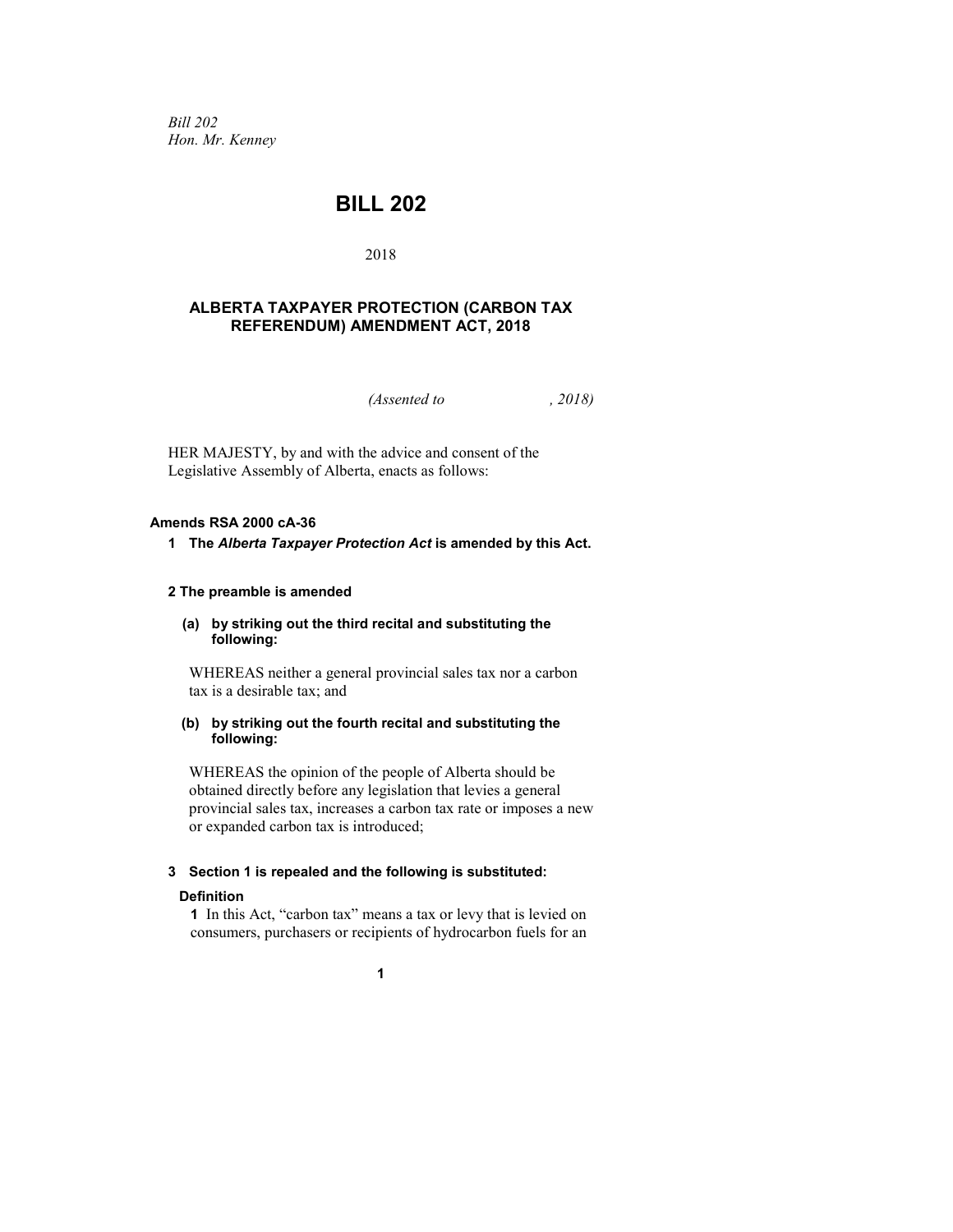#### **Explanatory Notes**

- **1** Amends chapter A-36 of the Revised Statutes of Alberta 2000.
- **2** The preamble presently reads in part:

*WHEREAS the people of Alberta want to maintain the Alberta Advantage;*

*WHEREAS Alberta is the only province in Canada that does not have a general provincial sales tax;*

*WHEREAS a general provincial sales tax is not a desirable tax; and*

*WHEREAS the opinion of the people of Alberta should be obtained directly before any legislation that levies a general provincial sales tax is introduced;*

#### **3** Section 1 presently reads:

*Referendum required*

*1 A member of the Executive Council may introduce in the Legislative Assembly a Bill that imposes a general provincial sales tax only if, before*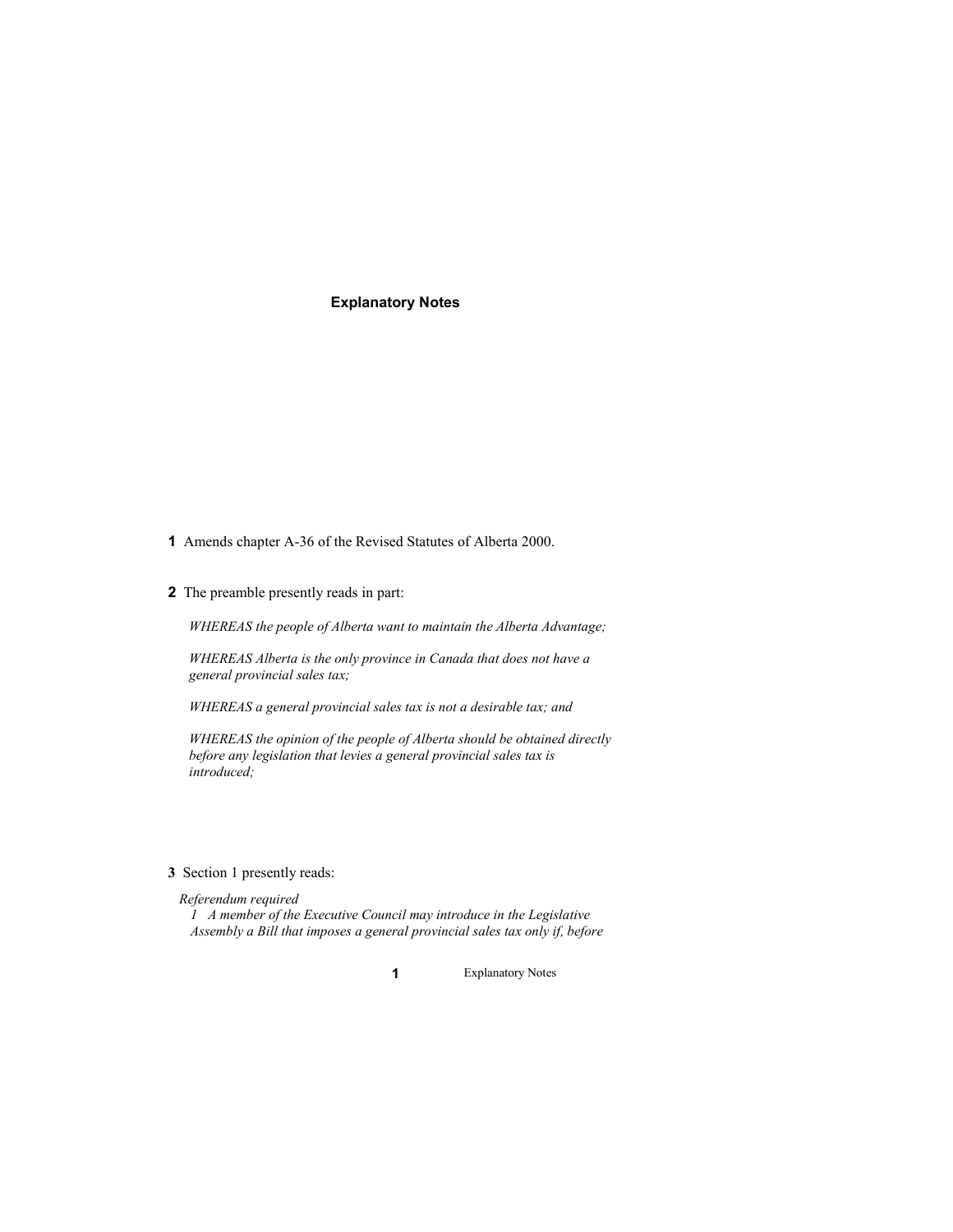environmental purpose, and includes a tax or levy imposed under the *Climate Leadership Act.*

#### **Referendum required**

**1.1(1)** A member of the Executive Council may introduce in the Legislative Assembly a Bill that implements a measure set out in subsection (2) only if, before the introduction of the Bill, the Chief Electoral Officer announces the result of a referendum conducted under this Act on a question that relates to the implementation of the measure.

- **(2)** Subsection (1) applies to a Bill that
	- (a) imposes a general provincial sales tax, or
	- (b) increases a carbon tax rate or imposes a new or expanded carbon tax.
- **4 Section 2 is amended by adding** ", the increase of a carbon tax rate or the imposition of a new or expanded carbon tax" **after**  "general provincial sales tax".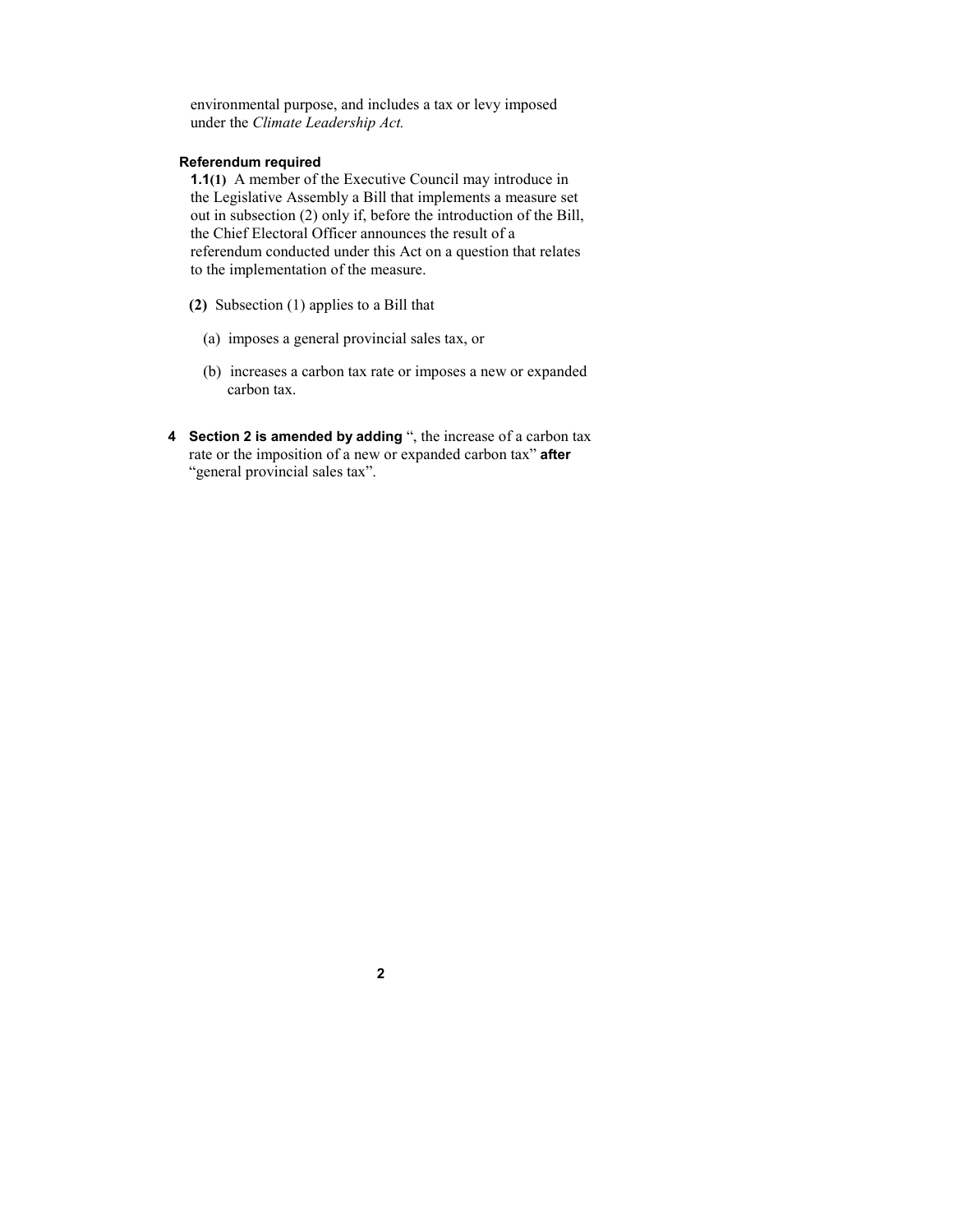*the introduction of the Bill, the Chief Electoral Officer announces the result of a referendum conducted under this Act on a question that relates to the imposition of the tax.*

**4** Section 2 presently reads:

*2 The Lieutenant Governor in Council may order the holding of a referendum that relates to the imposition of a general provincial sales tax.*